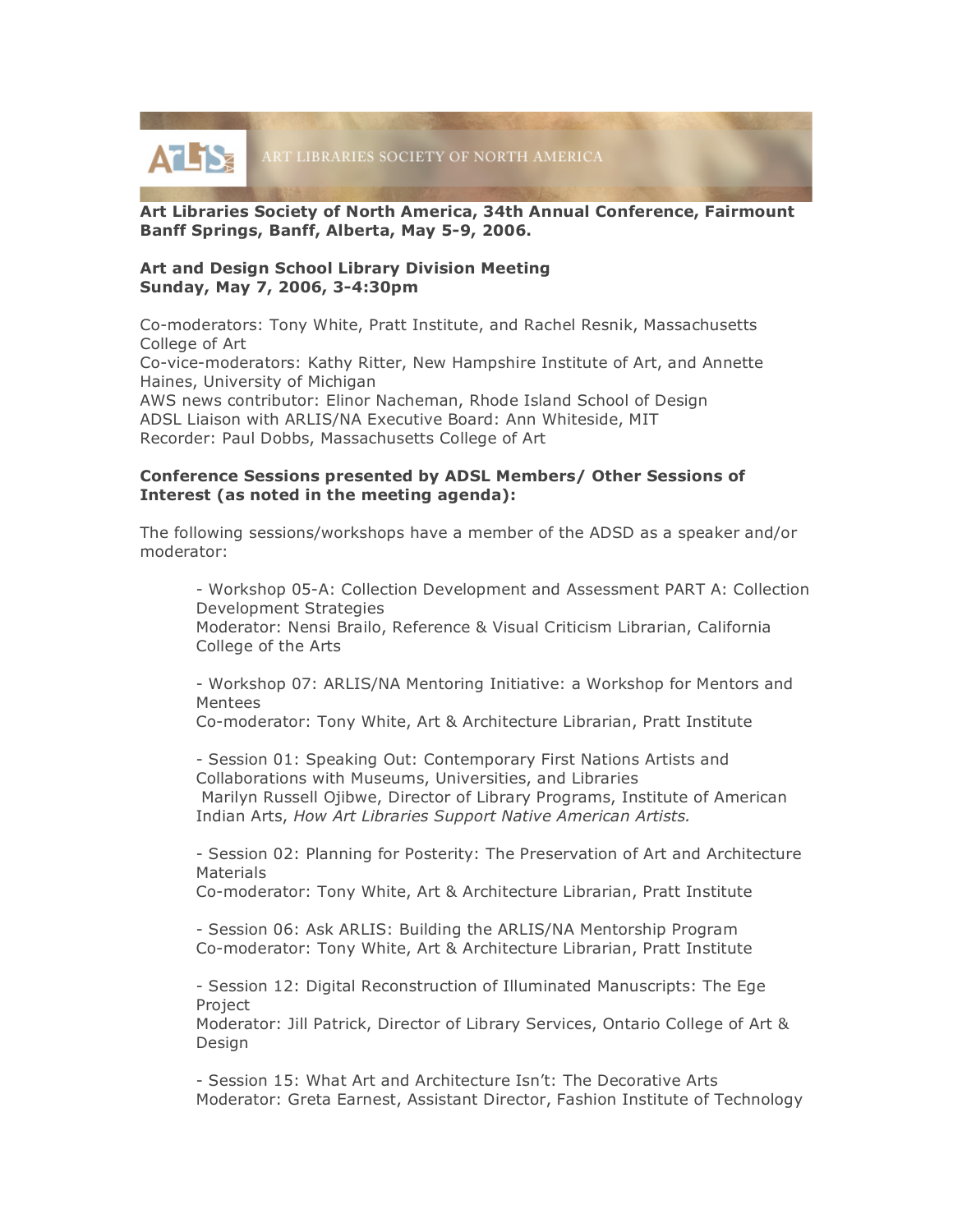- Session 18: Words on the Street: Graphic Novel and Comics Collections in Academic and Art and Design School Libraries Amanda Gluibizzi, Head Librarian, The Art Institute of Boston at Lesley University, *The Aesthetics and Academics of Graphic Novels* Annette Haines, Art & Design Field Librarian, University of Michigan, *Strategies for Developing a Graphic Novel/Comic Book Collection* Moderator: Tony White, Art & Architecture Librarian, Pratt Institute

Rachel Resnik pointed out that although divisions no longer sponsor sessions, we could use this meeting to brainstorm ideas for sessions. The deadline for submitting proposals is June 15; the theme for the next conference in Atlanta is "At the crossroads, inside/outside" and the goldenrod forms in the conference packets have all the information one needs to submit a proposal.

Ideas related to developing conference sessions:

- A session exploring how to engage student artists, designers, and architects inside the library
- Many good ideas for panel sessions could be found in the results of the recent survey of ADSL division members; e.g., providing reference/collection support/instruction/cataloging/etc. for artists and designers, image copyright, assessment/student learning outcomes for art schools, art and design school trends, new developments, art related databases and pricing issues, accreditation reviews, collection development tools.
- Any ARLIS member is eligible to submit a proposal and it is not necessary to find speakers before you submit the proposal. Executive board will help you find speakers.
- Another possibility is to present at the conferences of ARLIS affiliates, like CAA and SAH (society of architectural historians) for which contact liaisons are identified on the ARLIS website.
- Somebody suggested a session about local architecture, outsider art and vernacular architecture. Moira Stevens said that questions about local issues and resources could be directed to anyone from the southeast chapter and pointed out that she will be overseeing the arrangements for the conference tours and would be a good resource for architecture.
- Members can email additional ideas to incoming co-moderators Kathy Ritter (kritter@nhia.edu) and Annette Haines (ahaines@umich.edu)
- Proposals are due June 15.

# **ADSL Survey Results**

Moderators Rachel Resnik and Tony White were pleased with the results of the online survey (available at http://www.surveymonkey.com/Report.asp?U=192351397019) and reported a few examples of interesting data:

- 98 members responded
- 35% of division members do *not* work within the division; these include students, book dealers, museum librarians, academic librarians, etc.
- respondents were nicely distributed across years in the profession<br>• 37.2% of members said they rarely or never attend ADSL division

• 37.2% of members said they rarely or never attend ADSL division meetings. Why might attendance at meetings be less than optimal? Rachel Resnik said that having the various division meetings at same time is problematic, and conference planners will look into this, but there's an additional problem: several members (from a list provided by headquarters) said they didn't know there was such a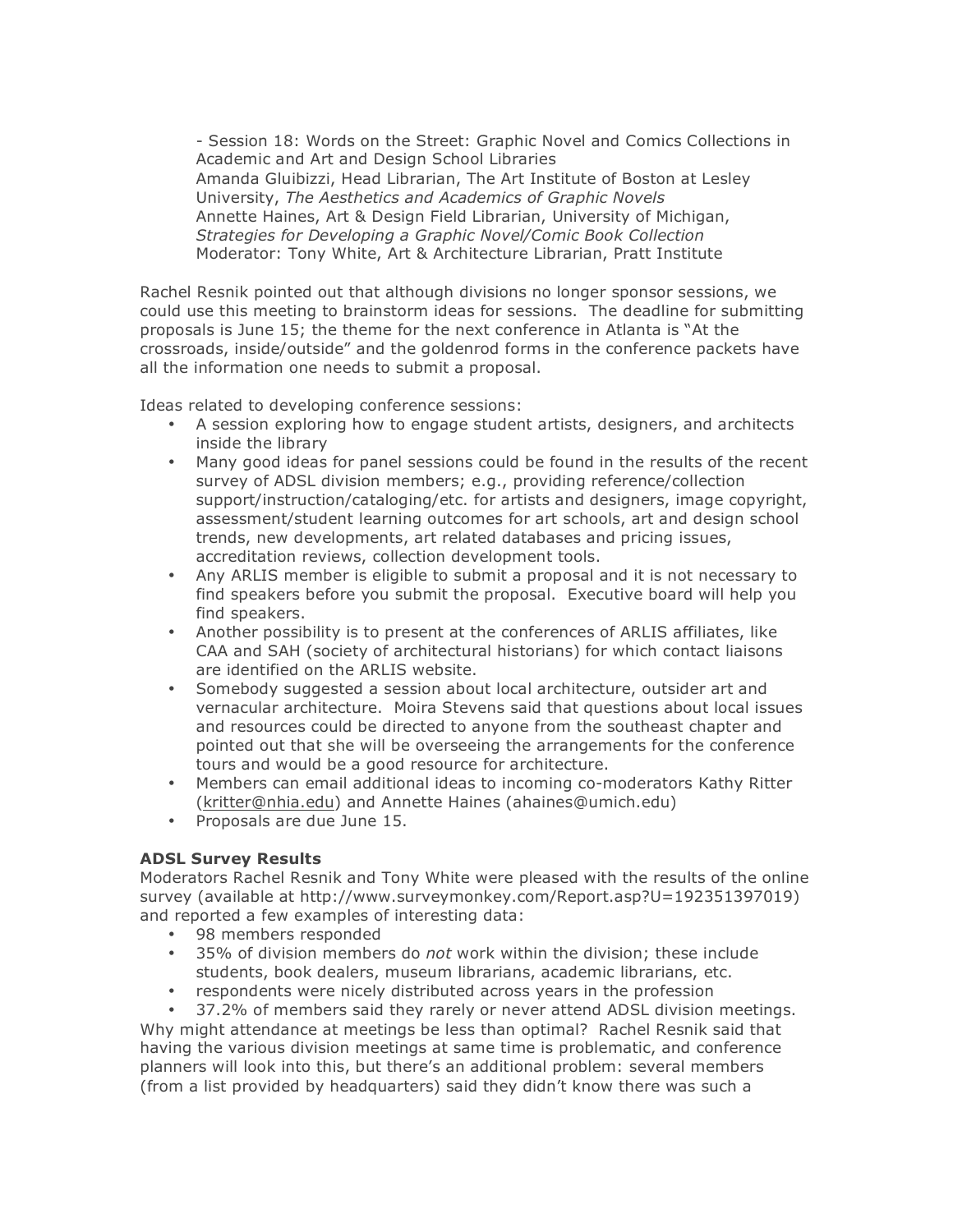division and therefore didn't come to the meetings. This is a problem, not just with ADSL but with all roundtables, divisions, and discussion groups.

# **Communication Issues/Website**

Ellie Nacheman reminded the group that because the ARLIS newsletter *Update* is no longer in existence, the exchange of news is entirely dependent on posting it and reading it on website. For ADSL information, go to "news and events" and then to "art and design school division." To contribute news items (e.g., about people, building renovations, job announcements), contact Ellie. Carol Graney, who serves as the ARLIS website News & Features Editor, encouraged members to contribute items sooner rather than later and promised quick posting. A discussion ensued about how to encourage members to read the website. Carol Terry suggested using push technology or maybe an announcement in ARLIS-L. Carol Graney reported that an RSS feed would soon be available for the website.

Regarding the question of why members were not aware of the ADSL division's existence, Claudia Covert asked if the solution would be as simple as sending out an email? Several members reported difficulties in communicating with ARLIS headquarters.

At this juncture, the meeting was conveniently visited by outgoing President Margaret Webster and incoming President Ann Whiteside. Margaret said that chapters are now getting regular updates and suggested that it would be easy and straightforward for Craig Fleming to send a report of new members to divisions. Ann asked the division to please align goals with the strategic plan and core competencies documents on the website.

The Executive Board has assigned a task force the job of looking at the structure of the society to see if it can be organized more efficiently. The task force is holding a couple of focus groups at the conference and will be conducting one-on-one interviews with current and past members.

They both encouraged members to submit proposals for next year's conference in Atlanta. Conferences won't be successful without good programming and that must come from our members.

Deadlines:

Special funding request, July 15 Session proposals, June 15 Report of this meeting and strategic plan action items due to Deborah Ultan, June 5.

Returning to the subject of improving the website and the division's use of it, Rachel Resnik noted that Nedda Ahmed, webmaster for the whole ARLIS/NA site, is currently overseeing the division's webpage. Tony White questioned whether we might want a website not hosted by ARLIS/NA so that we don't have to work within their limited framework. Carol Graney, the AWS News Editor, informed us that the server-space limit situation may soon improve. Ulla Volk said that nevertheless, she would prefer a newsletter or something else that was pushed to her so that she doesn't have need to remember to check the website for updates.

Carol Terry proposed posting our libraries' policies, statistics, and hours on the ADSD website to provide each of us with data for making arguments on our own campuses.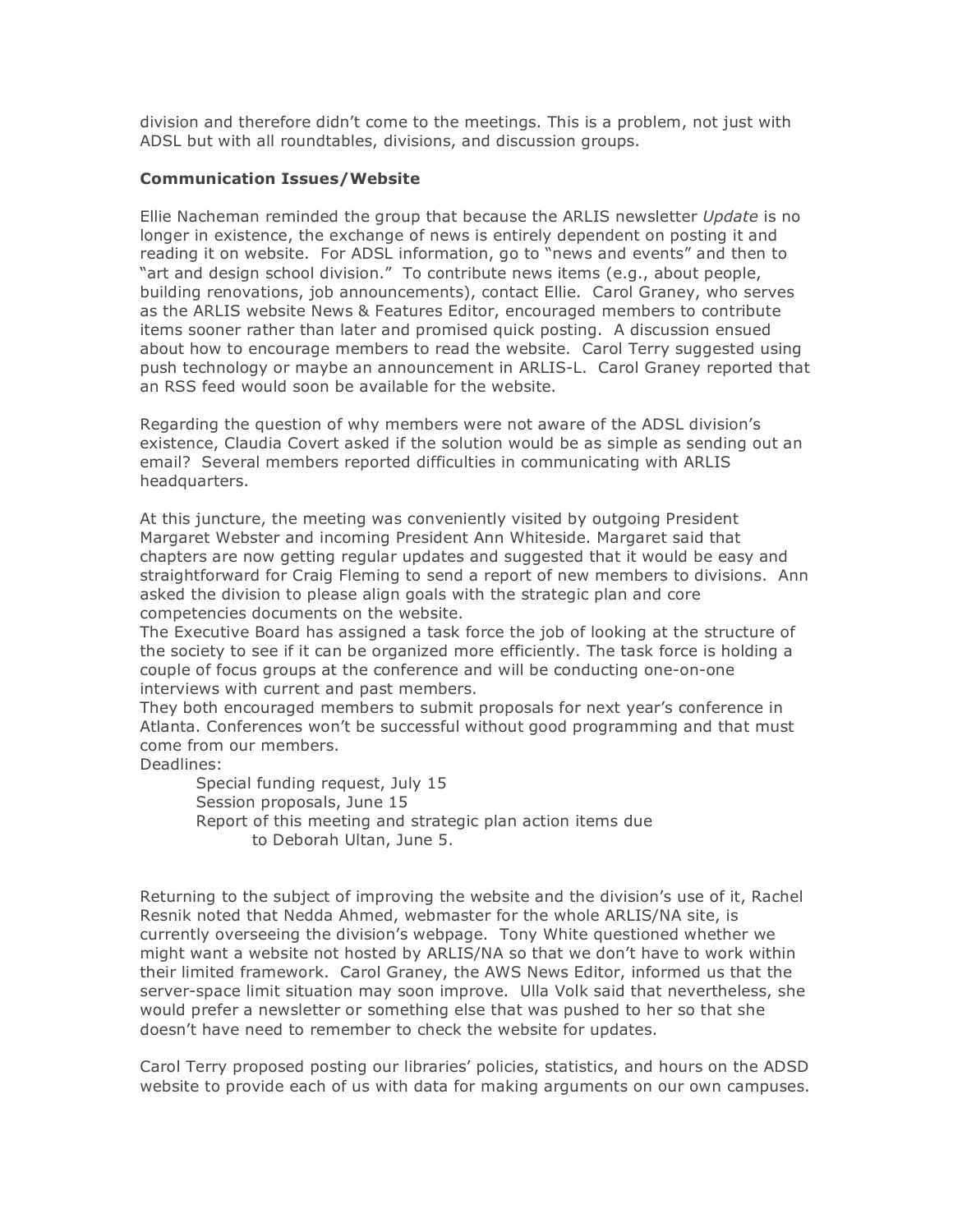Kathy Ritter said that basic facts like the sizes of populations and collections would indeed be helpful. John Bowman asked about the relationship between the institutions of AICAD (Association of Independent Colleges of Art and Design) and the ARLIS ADSD? AICAD is a subset of ADSD; the larger group includes art and design libraries of broader-purpose colleges and universities. Carol Terry suggested we include a four-sentence description of each library and a link to the library's webpage.

Would people fill out a simple form? Yes was the answer all around. Kathy Ritter suggested that this information include special focuses of collections and interesting initiatives. Marc Gartler proposed applying Wiki technology to this endeavor.

Laura Haxer said that art and design school web sites are often difficult to use. It's often hard to find the library page and then sometimes not very rewarding.

John Bowman would like to see school profiles every few months and/or interviews with librarians. But would this conflict/duplicate the "What our members are saying…" feature on the ARLISNA website? Would this be news or the website content? Would it be too time-consuming too keep this up-to-date? Carol Terry pointed out that their accumulation over time would support membership efforts. Sue Mayberry directed attention to how Educause web-publishes interviews and profiles of all speakers in conference sessions.

Rachel Resnik concluded by asking that in addition to ideas about what was desired on the website, we need the actual expertise to make such things happen. Please email your ideas and offers to help to Annette Haines and Kathy Ritter.

# **Circulation policies**

A discussion about how to enforce circulation policies among your institution's faculty revealed these strategies among members:

- Hold paychecks until materials are returned & publish this policy (NSCAD)
- Don't fine, but shut off circulation privileges (SVA)
- Able to fine for selected materials like slides because not covered by consortial rules (Cooper)
- Charge department for replacements, cc letter to department chairs and provost (MassArt)

Similarly regarding circulation of media items:

- Circulate but charge \$1/day for videos (U of Arts)
- Circulate everything –they've become integral (SVA)
- Circulate everything—use of effective repair option supports such free circulation (Otis)
- Circulate duplicates to population of consortium partners (Cooper)

# **Report from AICAD meeting**

Carol Terry and other AICAD members reported on the discussions at their meeting:

- CORBIS representative Deborah Haddock updated the group on the Corbis databases and her goal of increasing subscriptions among the AICAD colleges
- Kathleen List provided the group with a brief but rich version of a talk she regularly gives at Ringling about copyright compliance (and many related issues)
- Sue Mayberry summarized her work creating and overseeing the Teaching and Learning Center at Otis, which is a space and a service that draws upon both library and IT staff to instruct faculty and students about learning and